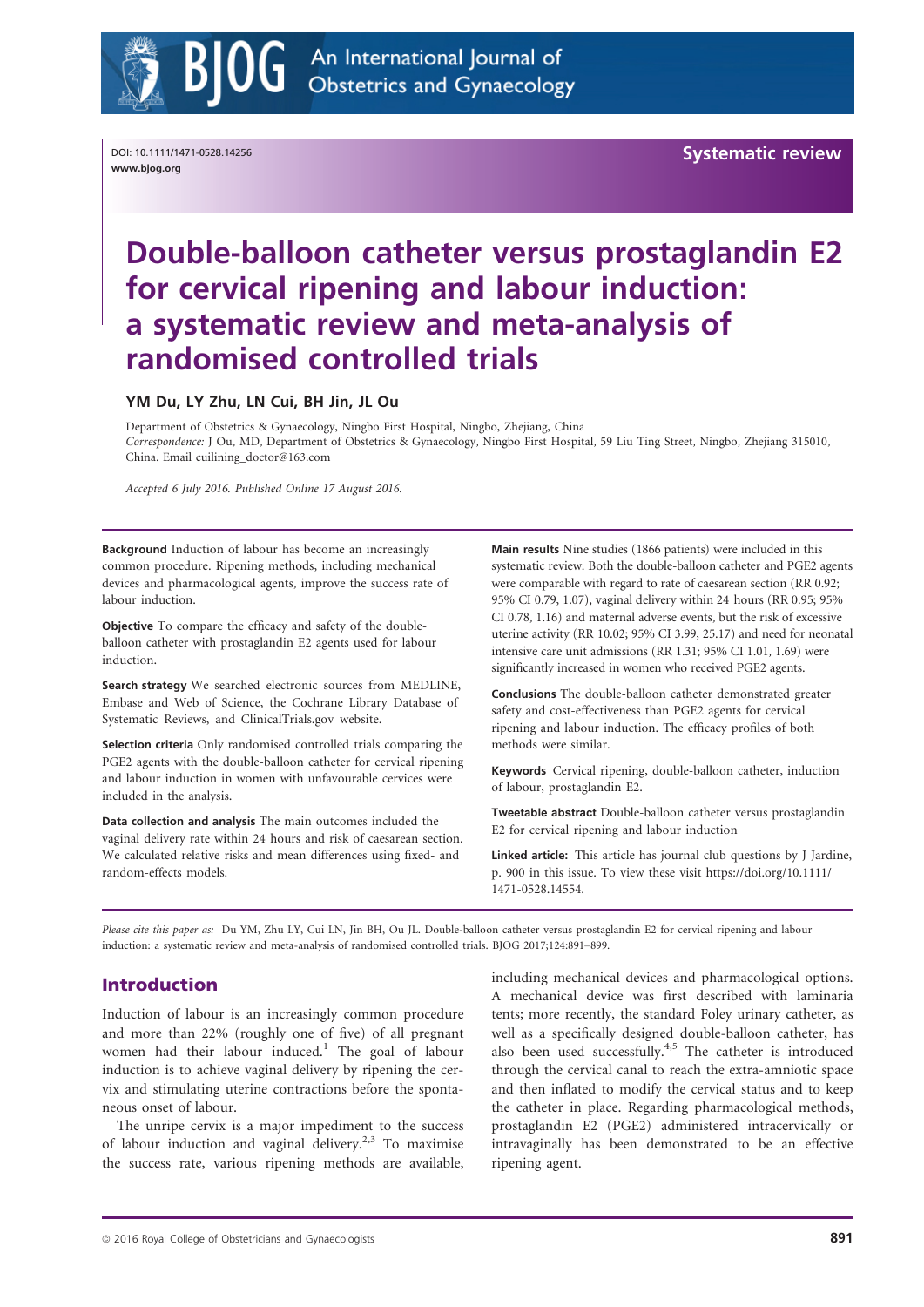Recent clinical trials comparing the safety and efficacy profile of the double-balloon catheter with various forms of prostaglandin E2 agents, mainly vaginal and intracervical gels, vaginal tablets and dinoprostone vaginal inserts, demonstrated that the double-balloon catheter was associated with fewer episodes of uterine hyperstimulation, without modifying the incidence of caesarean section or vaginal delivery within 24 hours. $6-9$  Given the frequency of labour induction and the growing body of research regarding the optimal method of cervical ripening, the knowledge of even small differences between induction methods could be useful to guide clinical practices. The present meta-analysis of randomised controlled trials was conducted to compare the effectiveness and safety profile of the mechanical method of a double-balloon catheter with the locally applied PGE2 agents used for cervical ripening and labour induction.

# Methods

# Data sources and search strategy

This review was performed and reported in accordance with the preferred reporting items in systematic review and meta-analysis (PRISMA).<sup>10</sup>

We searched several electronic sources from inception to June 2015: MEDLINE, Embase and Web of Science. Medical subject headings and free word combinations using Boolean logic of the following search items were used: induction of labour, cervical ripening, double-balloon catheter, and prostaglandin E2 (Appendix S1). We also manually retrieved references of all relevant articles and review papers to locate additional studies. Experts were contacted for further studies and data. Additionally, the Cochrane Library Database of Systematic Reviews and ClinicalTrials.gov website were searched to identify additional ongoing or complete trials.

Institutional review board approval was not requested because this is a systematic review and meta-analysis based on published studies and no new subjects were recruited.

# Study selection and data extraction

Only randomised controlled trials appeared in English-language publications and those comparing the locally applied PGE2 agents versus the transcervical double-balloon catheter, with or without intravenous oxytocin for cervical ripening and induction of labour in women with unfavourable cervices in the third trimester of pregnancy were included in the analysis.

Inclusion criteria for the studies were singleton pregnancies with live fetuses in vertex presentation, intact membranes, and unfavourable cervices. We excluded studies in which the patients in the comparison groups also received other induction methods concurrently with the transcervical double-balloon catheter or locally applied PGE2

preparations, such as oxytocin, other prostaglandins. As both PGE2 agents and the double-balloon catheter were followed by oxytocin administration in labour process at many institutions as a routine induction procedure, we did not exclude studies in which oxytocin was given after the double-balloon catheter was removed or after the last dose regimen of PGE2 agents. Additionally, for studies with more than two intervention groups, we only extracted data for the double-balloon catheter and PGE2 agent comparison groups. Studies were excluded if they appeared only as abstracts or the full texts could not be obtained after contacting with the authors.

Two reviewers (J.L.O., Y.M.D.) independently reviewed the full articles for final selection in accordance with inclusion/exclusion criteria. We developed a data extraction sheet, piloted it on randomly selected studies, and refined it appropriately. Two investigators (L.Y.Z., B.H.J.), who used the standardised data extraction sheet, extracted the following data independently: study characteristics (authors, years of publication, country), patient characteristics (including maternal age, gestational age, parity, Bishop score, indications for induction), induction methods (volume and placement time of the double-balloon catheter, PGE2 preparations and dosing regimen, oxytocin administration procedure), and treatment outcome measures.

We discussed all discrepancies and involved a third independent reviewer if the discrepancies could not be resolved.

#### Selection of outcomes

The outcome measures included in our meta-analysis presented the efficacy and safety profile of each intervention. The main outcomes, which were selected before we retrieved individual studies, included the rate of achieving vaginal delivery within 24 hours after the initiation of ripening and the proportion of patients who underwent caesarean section. We also included secondary outcomes with regard to efficacy of induction methods: ripening-todelivery interval, interval time between beginning of the ripening and initiation of active labour, rate of vaginal delivery and assisted vaginal birth, proportion of patients who went into active labour during ripening process, need for oxytocin administration, and indications for caesarean section. In addition, there were some secondary safety outcomes: the incidence of excessive uterine activity (including uterine hyperstimulation, tachysystole, and hypertonus), neonatal outcomes (5-minute Apgar score of <7, umbilical artery blood PH <7.0, rate of admission to the neonatal intensive care unit, and birthweight).We also recorded the number of cases of maternal and neonatal adverse events: postpartum haemorrhage, placental abruption, amniotomy, regional anaesthesia, uterine atony, macrosomia, etc.

As some of the clinical outcome measures were not described specifically or were defined differently in various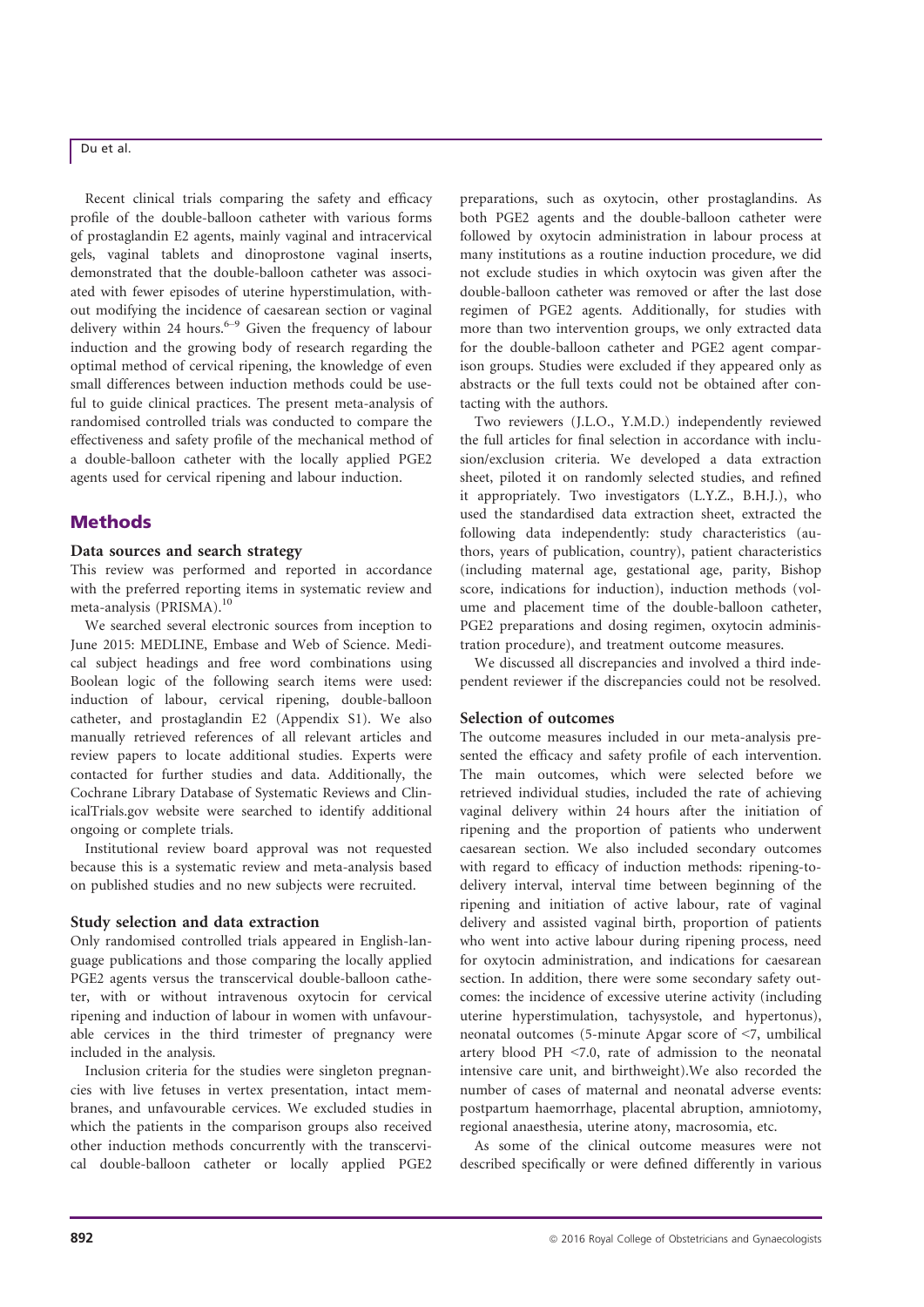studies, we depended on the definitions used by the authors of the studies. Not all studies evaluated each of the outcome measures; therefore, we included specific outcomes based on a various number of studies in our metaanalysis.

## Quality assessment

Two independent investigators evaluated the methodological quality of included studies by assessing the risk of bias in accordance with the Cochrane collaboration's tool.<sup>11</sup> In brief, the risk of bias was assessed by answering the questions about the following features of studies with 'Yes' (low risk of bias), 'No' (high risk of bias) or 'Unclear' (lack of information or uncertainty over the potential bias): random sequence generation, allocation concealment, blinding of participants, blinding of outcome assessment, incomplete outcome data, selective reporting and other bias. Blinding of participants was excluded from the risk of bias assessment since it was impossible in these trials. Possible sources of 'other bias' were determined by consensus of the investigators.

## Statistical analysis

All statistical analyses were carried out using the Review Manager software package (REVMAN, version 5.3; The Nordic Cochrane Center, Copenhagen, Denmark). We calculated estimates of relative risks (RRs) and 95% confidence intervals (CIs) for dichotomous outcomes using fixed- and random-effects models. The mean differences (MDs) and 95% CIs were calculated for continuous variables. For studies that only reported medium and range time to delivery, the mean and standard deviation were calculated using a standard formula recommended by Cochrane Handbook.<sup>11</sup>

A random effect model was used whenever there was evidence of significant clinical heterogeneity. The heterogeneity of the estimates of RRs and MDs was examined by Cochrane's Q test. This was a chi-square test with the degrees of freedom equal to number of studies minus one, and it tested the null hypothesis that the within-study effect estimates were homogeneous across studies. The  $I^2$  index was used to measure the extent of true heterogeneity and can be interpreted as the percentage of the total variability in a set of effect estimates that result from differences between studies. A probability value of <0.1 or an  $I^2 > 50\%$ indicated statistical differences in the analyses of heterogeneity.

To visually explore heterogeneity, we generated a Forest plot to demonstrate RRs, MDs and relative 95% CIs for individual studies. We performed subgroup analyses to investigate the potential sources of heterogeneity. Additionally, sensitivity analysis was conducted to assess the influence of each individual study on the pooled estimates and

to evaluate whether the overall estimates were dominated by one single study.

Only three studies conducted an intention-to-treat (ITT) analysis. There was lack of outcome data for patients excluded from the relative intervention group in the remaining studies; therefore, our analyses were based on the patients who received the interventions as allocated by the study group.

# **Results**

## Study characteristics

Figure 1 summarised the identification and selection process. Of the 152 studies, nine articles were included in the systematic review and meta-analysis.<sup>5–9,12–15</sup> Details of the characteristics of the included individual studies are demonstrated in Table S1. A total of 1866 participants were enrolled in these trials, 887 of them in the locally applied PGE2 agents group and 846 in the mechanical method group. The number of women recruited in the PGE2 agents group ranged from 26 to 413, with comparison groups generally having a similar number.

The inclusion criteria varied across the records, some studies included only the primiparous, $8,13$  whereas others recruited those who were primiparous or multiparous. Several studies excluded women with twin pregnancy, preeclampsia, oligohydramnios, or history of caesarean section; $5,7-9,12-14$  others did not exclude them.<sup>6</sup> In addition, there were differences between studies with regard to the minimal gestational ages and maximal Bishop scores used for inclusion criteria. The values of gestational ages and Bishop scores were  $\geq 34$ ,  $\geq 36$  or  $\geq 37$  weeks and  $\leq 4$  or  $\leq 6$ , respectively. Despite various differences in the inclusion and exclusion criteria, most of the studies recruited patients with a singleton pregnancy, vertex presentation, intact membranes and reassuring fetal heart rate tracing.

There were significant heterogeneity in terms of PGE2 preparations (intravaginal pessary, intravaginal tablet, intracervical or intravaginal gel), dosing regimens (0.5– 12 mg), and volumes of the double-balloon catheter (50/ 50 ml, 80/80 ml, and 100/100 ml). In several studies, PGE2 agents were repeatedly given unless there was the onset of labour, non-reassuring fetal heart rate patterns, up to 12– 24 hours, attaining a favourable Bishop score, or excessive uterine contractions. Removal of intravaginal pessary PGE2 occurred after rupture of amniotic membranes, onset of labour, or non-reassuring fetal heart rate (FHR) tracing. We found similarity points through studies in the timing of discontinuation of the double-balloon catheter: after it expelled spontaneously or a maximum of 12 hours' placement.

There were also considerable differences with regard to the guidelines for oxytocin administration in labour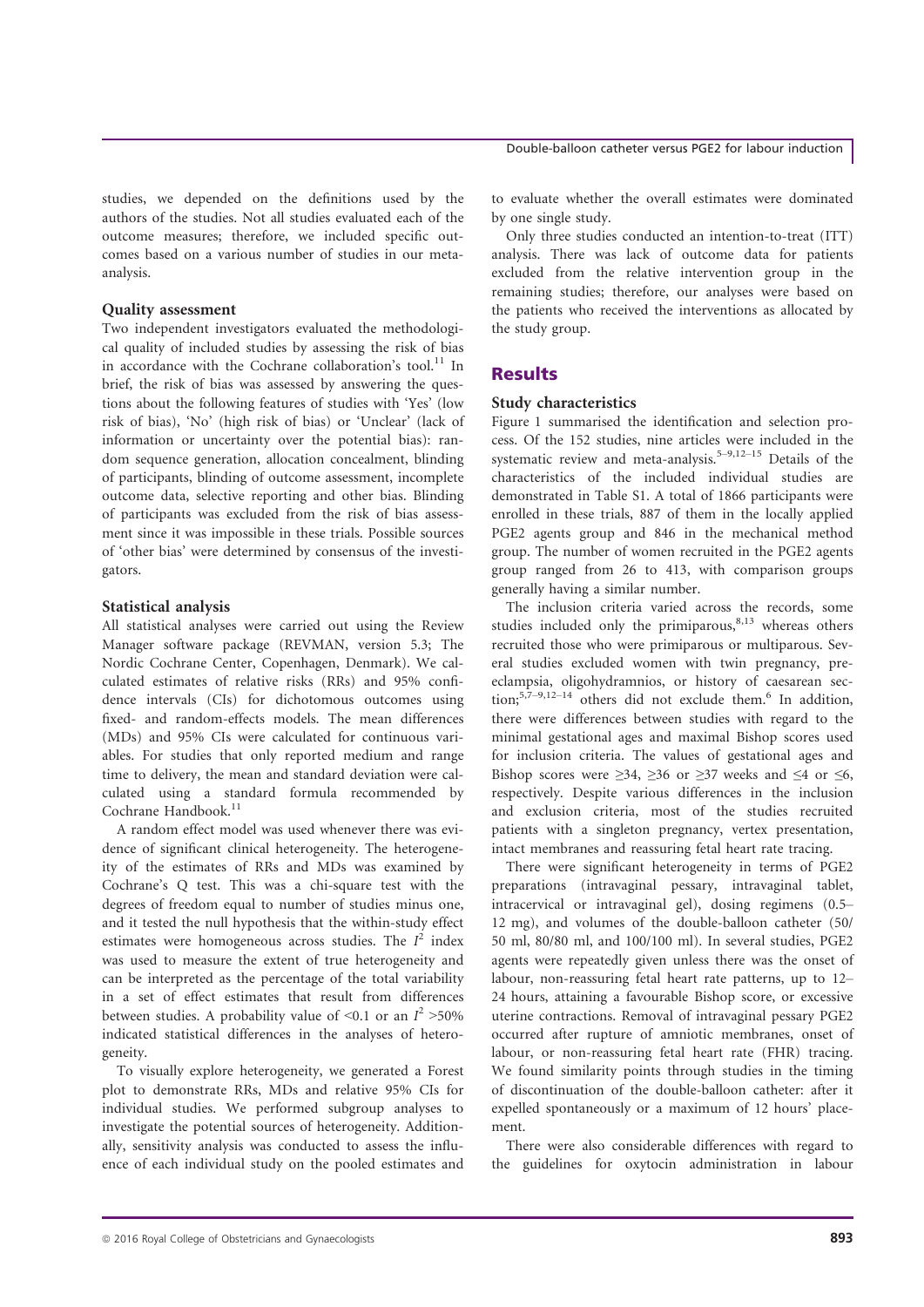

Figure 1. Flow diagram of reviewed articles.

induction and augmentation after cervical ripening had been achieved. The choice of primary outcomes significantly differed across the studies, and three of them did not state the main end points. The definitions of excessive uterine activity (hyperstimulation, tachysystole and hypertonus) were consistent for most of the studies. However, in some trials, the same outcomes had different descriptions partly because there was lack of standard definitions. For example, failed induction was defined as women who did not progress into active labour after 12 hours of oxytocin infusion, a second Bishop score of  $\leq 4$ , amniotomy could not be performed 4 hours later after double-balloon catheter removal, or labour was not established within 48 hours after the first PGE2 administration; therefore, as could be expected, there was considerable heterogeneity in the study design and protocol.

#### Quality assessment

Overall, the methodological assessment of included studies was of good quality. Both random sequence generation and adequate allocation concealment were performed in four of nine studies.<sup>6,9,13,14</sup> Two studies<sup>7,8</sup> did not describe the method of randomisation clearly and three studies<sup>5,12,15</sup> did not adequately conduct the concealed allocation. Blinding of participants, personnel and outcome assessment were not likely to influence the outcomes of interest. Attrition and selective reporting bias was detailed in four trials. $8,12-14$ The overall large proportion of studies with low risk of bias reflects the relatively high quality of the reporting.

#### Comparison results

For the primary efficacy outcome, our meta-analysis yielded a nonsignificantly decreased proportion of women who achieved vaginal delivery within 24 hours in the locally applied PGE2 arm (RR 0.95; 95% CI 0.78, 1.16; Figure 2) compared with the double-balloon catheter group. Use of locally applied PGE2 agents resulted in an increased rate in women who went into active labour during the ripening process (RR 1.62; 95% CI 1.28, 2.06; Table 1) and did not significantly shorten the interval of time between initiation of cervical ripening and active phase of labour (MD –0.26; 95% CI –3.45, 2.92), decrease the likelihood of failed ripening (RR 0.82; 95% CI 0.47, 1.41) or improve the Bishop score changes (MD 0.27; 95% CI –0.85, 1.40). Compared with the double-balloon catheters, PGE2 agents were associated with a reduced need for oxytocin administration in the process of labour induction and augmentation (RR 0.62; 95% CI 0.49, 0.78). No statistical differences between the two groups were noted with respect to the rate of women who achieved vaginal deliveries (RR 1.02; 95% CI 0.97, 1.08), the need for assisted vaginal births (RR 1.10; 95% CI 0.84, 1.45) or the interval of time between initiation of induction and delivery (MD 0.03; 95% CI  $-1.43$ , 1.50).

Eight of nine studies investigated the primary safety outcome of incidence of caesarean section, and the pooled data did not demonstrate a difference between the PGE2 agents and double-balloon catheter groups (RR 0.92; 95% CI 0.79, 1.07; Figure 2). We found no statistical differences between the two groups in terms of the indications for caesarean section, including failed induction and non-reassuring fetal heart rate patterns, but we found PGE2 agents did decrease the rate of failure to process (RR 0.64; 95% CI 0.43, 0.95), which caused the intervention of caesarean section.

Compared with mechanical methods, PGE2 agents resulted in a higher risk of excessive uterine activity (uterine hyperstimulation, tachysystole and hypertonus) with or without accompanied non-reassuring fetal heart rate patterns (RR 10.02; 95% CI 3.99, 25.17; Figure 3).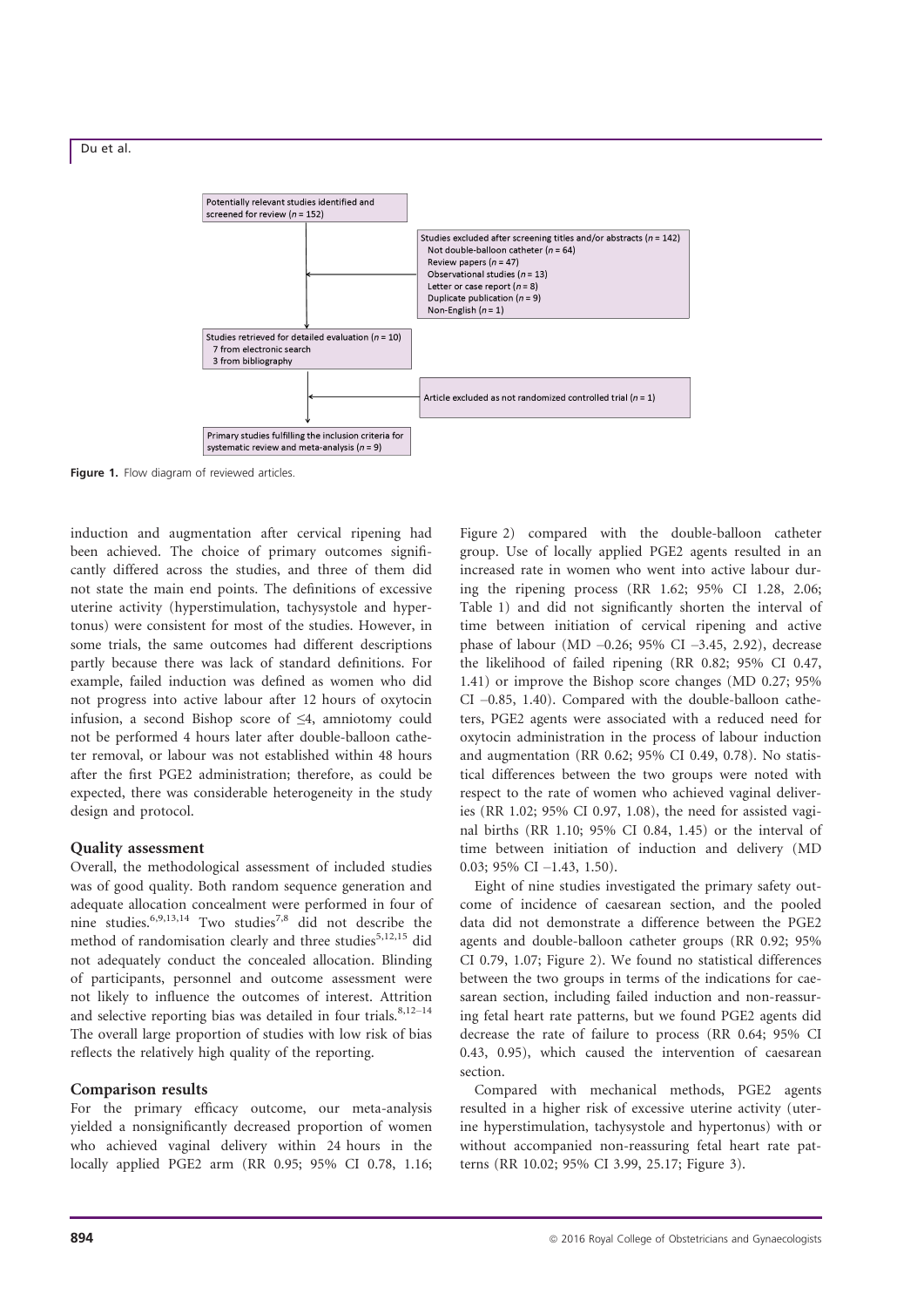#### Double-balloon catheter versus PGE2 for labour induction

|                                                                                                   | PGE <sub>2</sub> |     | <b>DBC</b> |     | <b>Risk ratio</b> |                                                     |                 | <b>Risk ratio</b>            |
|---------------------------------------------------------------------------------------------------|------------------|-----|------------|-----|-------------------|-----------------------------------------------------|-----------------|------------------------------|
| Study or subgroup                                                                                 |                  |     |            |     |                   | Events Total Events Total Weight IV, Random, 95% CI |                 | IV, Random, 95% CI           |
| 2.1 VD within 24h                                                                                 |                  |     |            |     |                   |                                                     |                 |                              |
| Yuen (1996)                                                                                       | 19               | 39  | 15         | 36  | 9.2%              | 1.17 [0.71, 1.93]                                   |                 |                              |
| Yuen (1996)                                                                                       | 25               | 39  | 15         | 36  | 10.4%             | 1.54 [0.98, 2.42]                                   |                 |                              |
| <b>Pennell (2009)</b>                                                                             | 49               | 113 | 40         | 107 | 14.2%             | 1.16 [0.84, 1.60]                                   |                 |                              |
| Cromi (2012)                                                                                      | 51               | 103 | 72         | 105 | 17.4%             | 0.72 [0.57, 0.91]                                   |                 |                              |
| Suffecool (2014)                                                                                  | 15               | 31  | 27         | 31  | 12.2%             | 0.56 [0.38, 0.82]                                   |                 |                              |
| Wang (2014)                                                                                       | 36               | 59  | 40         | 67  | 15.6%             | 1.02 [0.77, 1.36]                                   |                 |                              |
| Løkkegaard (2015)                                                                                 | 224              | 413 | 228        | 412 | 21.1%             | 0.98 [0.87, 1.11]                                   |                 |                              |
| Subtotal (95% CI)                                                                                 |                  | 797 |            | 794 | 100.0%            | $0.95$ [0.78, 1.16]                                 |                 |                              |
| <b>Total events</b>                                                                               | 419              |     | 437        |     |                   |                                                     |                 |                              |
| Heterogeneity: $\tau^2 = 0.04$ ; $\chi^2 = 19.59$ , df = 6 (P = 0.003); $l^2 = 69\%$ [0.33, 0.86] |                  |     |            |     |                   |                                                     |                 |                              |
| Test for overall effect: $Z = 0.48$ ( $P = 0.63$ )                                                |                  |     |            |     |                   |                                                     |                 |                              |
| 2.2 Caesarean section                                                                             |                  |     |            |     |                   |                                                     |                 |                              |
| Atad (1996)                                                                                       | 4                | 30  | 7          | 35  | 1.8%              | $0.67$ [0.22, 2.06]                                 |                 |                              |
| Yuen (1996)                                                                                       | 6                | 39  | 10         | 36  | 2.8%              | $0.55$ [0.22, 1.37]                                 |                 |                              |
| Yuen (1996)                                                                                       | 5                | 39  | 10         | 36  | 2.4%              | 0.46 [0.17, 1.22]                                   |                 |                              |
| <b>Pennell (2009)</b>                                                                             | 42               | 113 | 46         | 107 | 21.8%             | $0.86$ [0.63, 1.20]                                 |                 |                              |
| Cromi (2012)                                                                                      | 27               | 103 | 25         | 105 | 10.3%             | 1.10 [0.69, 1.76]                                   |                 |                              |
| Suffecool (2014)                                                                                  | 16               | 31  | 17         | 31  | 10.5%             | 0.94 [0.59, 1.50]                                   |                 |                              |
| Wang (2014)                                                                                       | 13               | 59  | 11         | 67  | 4.4%              | 1.34 [0.65, 2.76]                                   |                 |                              |
| Shechter-Maor(2015)                                                                               | 4                | 26  | 2          | 26  | 0.9%              | 2.00 [0.40, 9.99]                                   |                 |                              |
| Løkkegaard (2015)                                                                                 | 107              | 413 | 114        | 412 | 45.0%             | 0.94 [0.75, 1.17]                                   |                 |                              |
| Subtotal (95% CI)                                                                                 |                  | 853 |            | 855 | 100.0%            | $0.92$ [0.79, 1.07]                                 |                 |                              |
| <b>Total events</b>                                                                               | 224              |     | 242        |     |                   |                                                     |                 |                              |
| Heterogeneity: $\tau^2 = 0.00$ ; $\chi^2 = 6.13$ , df = 8 (P = 0.63); $l^2 = 0\%$ [0.00, 0.65]    |                  |     |            |     |                   |                                                     |                 |                              |
| Test for overall effect: $Z = 1.05 (P = 0.29)$                                                    |                  |     |            |     |                   | 0.02                                                | 0.1<br>10<br>50 |                              |
|                                                                                                   |                  |     |            |     |                   |                                                     |                 | Favours [PGE2] Favours [DBC] |

Figure 2. Forest plot showing the use of prostaglandin E2 (PGE2) agents versus the double-balloon catheter (DBC) for the cervical ripening and labour induction on the likelihood of (2.1) vaginal delivery (VD) within 24 hours and (2.2) caesarean section.

With respect to adverse maternal events, we recorded no significant difference with regard to placental abruption, vaginal bleeding during the ripening process, maternal fever, need for antibiotics, uterine atony, precipitous delivery, birth canal injury or re-hospitalisation.

Additionally, in studies investigating the pooled neonatal outcomes, we found cervical ripening and labour induction with PGE2 agents increased the risk of needing to be admitted to the neonatal intensive care unit (RR 1.31; 95% CI 1.01, 1.69; Figure 3). Cord blood gases were worse in the PGE2 agents group than in the comparison group with a lower umbilical artery blood pH. We also recorded that the incidence of neonatal umbilical artery blood pH <7.0 was higher in the PGE2 agents group (RR 2.80; 95% CI 1.19, 6.62). The incidence of a 5-minute Apgar score <7, the rate of macrosomia, newborn asphyxia, and birthweight difference were similar in the comparison groups.

#### Heterogeneity

No considerable heterogeneity was noted with respect to induction-to-delivery time, rate of active labour during ripening, rate of vaginal delivery, assisted vaginal delivery, caesarean section and failed induction, indications for

caesarean section, uterine hyperstimulation, neonatal outcomes and need for local anaesthesia.

There was significant heterogeneity noted among studies for the rate of vaginal delivery within 24 hours, the time to active labour, need for oxytocin infusion, rate of any PPH, and incidence of amniotomy. Subgroup analyses based on patient characteristics did not result in significant improvement in heterogeneity.

Sensitivity analyses were performed by sequential omission of each study and analyses of the overall impact on the pooled results. The omission of any individual study did not change the outcomes for the important estimates that were analysed in this meta-analysis, except for the pooled outcome of NICU admission rate (Table S2).

# **Discussion**

#### Main findings

This comprehensive meta-analysis compared the clinical efficacy and safety profile of transcervical double-balloon catheters (Atad Ripener Device or Cook Cervical Ripener Balloon) with locally applied PGE2 preparations (gels, tablets and pessaries) for cervical ripening and labour induction in women with unfavourable cervices during the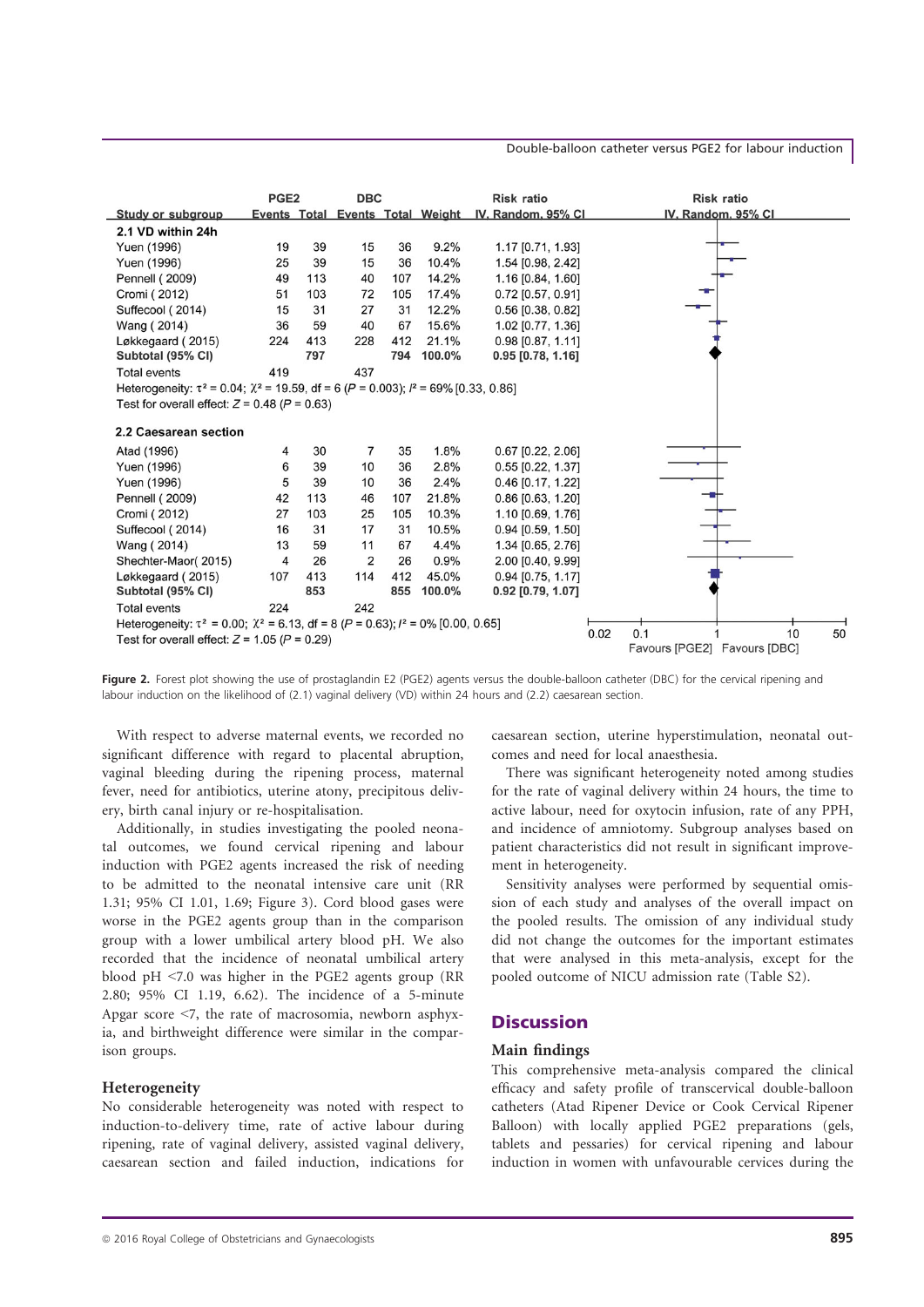| <b>Outcome measures</b>            | Studies (No. of participants) | PGE2 n/N | DBC $n/N$ | Relative risk (95% CI) |
|------------------------------------|-------------------------------|----------|-----------|------------------------|
| Vaginal delivery                   | 8 (1708)                      | 630/853  | 619/855   | 1.02(0.97, 1.08)       |
| Active labour during ripening      | 3(484)                        | 110/240  | 70/244    | $1.62$ $(1.28, 2.06)$  |
| Assisted vaginal delivery          | 6(1517)                       | 94/764   | 83/753    | 1.10(0.84, 1.45)       |
| <b>Failed ripening</b>             | 4(270)                        | 36/133   | 45/137    | 0.82(0.47, 1.41)       |
| Oxytocin infusion                  | 4(1211)                       | 224/601  | 343/610   | $0.62$ $(0.49, 0.78)$  |
| Indications for caesarean delivery |                               |          |           |                        |
| Failed induction                   | 4(640)                        | 14/325   | 22/315    | $0.62$ $(0.32, 1.19)$  |
| Failure to process                 | 5(766)                        | 34/384   | 53/382    | 0.64(0.43, 0.95)       |
| Non-reassuring FHR                 | 5(766)                        | 56/384   | 41/382    | 1.27(0.85, 1.89)       |
| <b>Excessive uterine activity</b>  | 6(809)                        | 46/401   | 3/408     | 10.02 (3.99, 25.17)    |
| PPH >500 ml                        | 2(346)                        | 49/172   | 42/174    | 1.10(0.80, 1.53)       |
| PPH >1000 ml                       | 2(428)                        | 19/216   | 13/212    | 1.43(0.72, 2.84)       |
| <b>Placental abruption</b>         | 2(346)                        | 1/172    | 0/174     | 2.84 (0.12, 69.01)     |
| Amniotomy                          | 2(951)                        | 220/472  | 287/479   | 0.70(0.48, 1.02)       |
| Vaginal bleeding during ripening   | 1(150)                        | 1/78     | 0/72      | 2.77(0.12, 66.02)      |
| <b>Maternal fever</b>              | 1(220)                        | 20/113   | 18/107    | 1.05 (0.59, 1.88)      |
| <b>Antibiotics</b>                 | 1(220)                        | 19/113   | 26/107    | 0.69(0.41, 1.17)       |
| Uterine atony                      | 1(160)                        | 3/78     | 2/72      | 1.38(0.24, 8.05)       |
| <b>Precipitous delivery</b>        | 1(126)                        | 3/59     | 1/67      | 3.41(0.36, 31.87)      |
| Birth canal injury                 | 1(126)                        | 5/59     | 1/67      | 5.68 (0.68, 47.22)     |
| Rehospitalisation                  | 1(220)                        | 10/113   | 4/107     | 2.37(0.77, 7.32)       |
| Regional anaesthesia               | 2(346)                        | 114/139  | 112/133   | 0.97(0.88, 1.08)       |
| <b>Neonatal outcomes</b>           |                               |          |           |                        |
| 5-minutes Apgar score <7           | 5(1441)                       | 8/719    | 5/722     | 1.44(0.55, 3.77)       |
| Macrosomia                         | 3(322)                        | 10/160   | 14/162    | 0.73(0.34, 1.58)       |
| Umbilical artery blood PH <7.0     | 3(484)                        | 16/193   | 6/203     | 2.80(1.19, 6.62)       |
| Newborn asphyxia                   | 2(346)                        | 4/172    | 5/174     | 0.86(0.24, 3.08)       |

Table 1. Meta-analysis of outcome measures of studies comparing PGE2 agents with double-balloon catheter

CI, confidence interval; DBC, double-balloon catheter; NICU, neonatal intensive care unit; PGE2, prostaglandin E2; PPH, postpartum haemorrhage.

third trimester of pregnancy. Our analyses demonstrated that both the double-balloon catheter and PGE2 agents were comparable with regard to rate of caesarean section, vaginal delivery within 24 hours and maternal adverse events, but the risk of excessive uterine activity and need for NICU admission were significantly increased in women who received PGE2 agents compared with the double-balloon catheter.

We have made a considerable effort to include all relevant randomised controlled trials and the validity of this meta-analysis is supported by the use of a comprehensive literature search, independent inclusion process and data extraction, and rigorous methodological quality assessment.

#### Strengths and limitations

Some limitations of this meta-analysis should be acknowledged. First, it was not possible to blind participants or researchers to the type of intervention in these trials, as the intervention of transcervical double-balloon catheters and various preparations of locally applied PGE2 agents required different actions by the attendants or clinicians. Therefore, there was potential bias that might be introduced by the awareness of ripening methods. Furthermore, we found diversities across studies in the inclusion/ exclusion criteria of participants (maternal age, gestational age, body mass index, gravidity, parity, baseline Bishop score, indication for labour induction, history of caesarean section, and existing pregnancy complication), PGE2 preparation and dosage, volume of the double-balloon catheter, study design and protocol (indication for discontinuation of the catheter and pharmacological agent, time allowed for intervention, regimen of PGE2, induction protocol for oxytocin administration), definitions of measurements and outcomes (failed ripening, failed labour induction, failure to process, active labour, hyperstimulation, tachysystole, etc.), and methodological quality of studies. We did find considerable heterogeneity in the primary efficacy outcome of vaginal deliveries in 24 hours and in the secondary efficacy outcomes of need for oxytocin augmentation and induction, which demonstrated that the studies included in consideration were not sufficiently homogeneous to provide that accurate pooled estimates. Despite the heterogeneity, the random effects model (in which each study is regarded as estimating a different effect) that was used did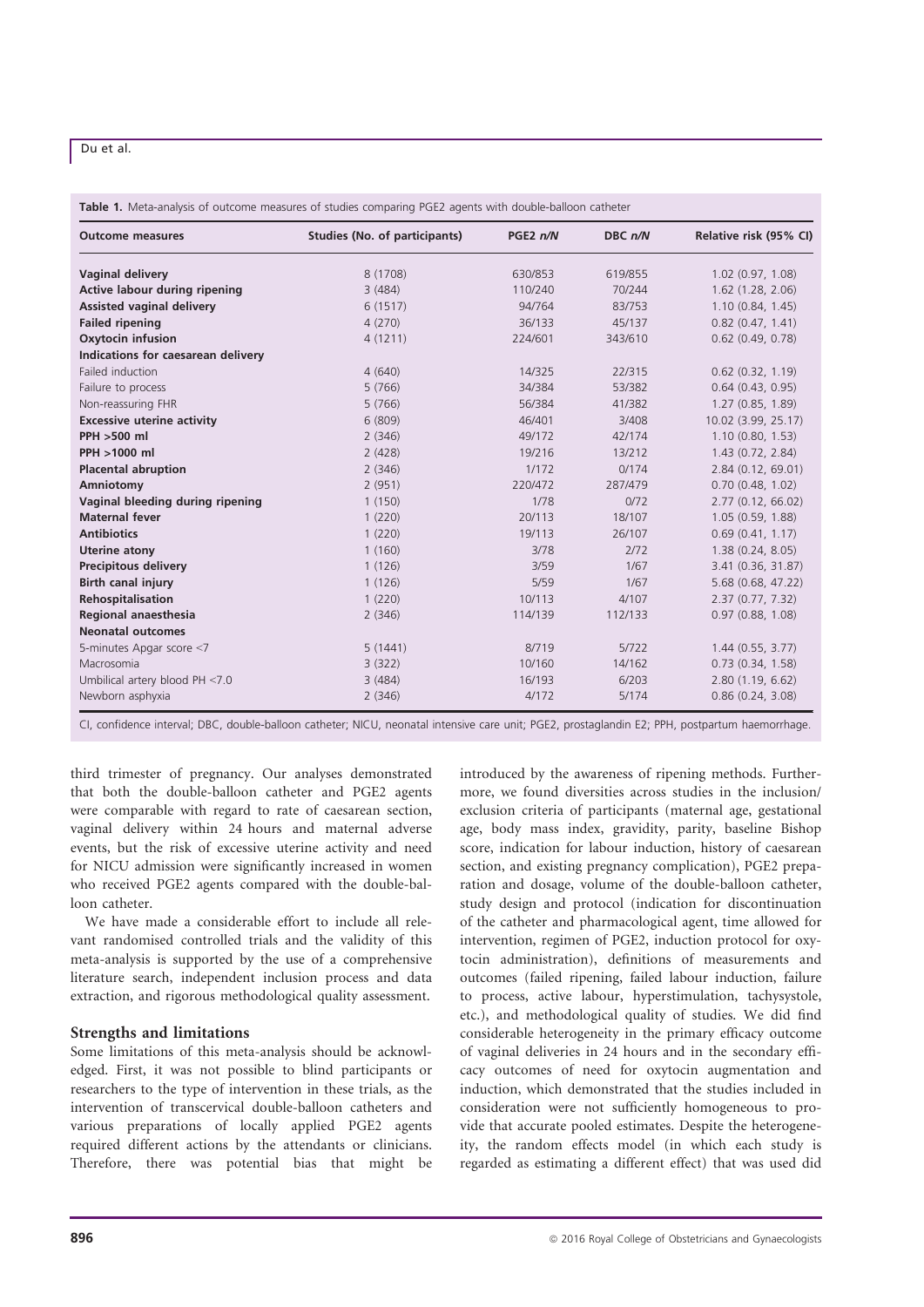## Double-balloon catheter versus PGE2 for labour induction

|                                                                                                | PGE <sub>2</sub> |     | <b>DBC</b> |     | <b>Risk ratio</b> |                                                     | <b>Risk ratio</b> |                                        |     |
|------------------------------------------------------------------------------------------------|------------------|-----|------------|-----|-------------------|-----------------------------------------------------|-------------------|----------------------------------------|-----|
| Study or subgroup                                                                              |                  |     |            |     |                   | Events Total Events Total Weight IV, Random, 95% CI |                   | IV, Random, 95% CI                     |     |
| 3.1 Excessive uterine activity                                                                 |                  |     |            |     |                   |                                                     |                   |                                        |     |
| Yuen (1996)                                                                                    | 0                | 30  | 0          | 36  |                   | Not estimable                                       |                   |                                        |     |
| Yuen (1996)                                                                                    | 0                | 39  | 0          | 36  |                   | Not estimable                                       |                   |                                        |     |
| <b>Pennell (2009)</b>                                                                          | 16               | 113 | 0          | 107 | 11.2%             | 31.26 [1.90, 514.71]                                |                   |                                        |     |
| Cromi (2012)                                                                                   | 10               | 103 | 0          | 105 | 11.0%             | 21.40 [1.27, 360.57]                                |                   |                                        |     |
| Suffecool (2014)                                                                               | 8                | 31  | 0          | 31  | 11.1%             | 17.00 [1.02, 282.30]                                |                   |                                        |     |
| Wang (2014)                                                                                    | 10               | 59  | 3          | 67  | 56.9%             | 3.79 [1.09, 13.10]                                  |                   |                                        |     |
| Shechter-Maor(2015)                                                                            | $\overline{2}$   | 26  | $\Omega$   | 26  | 9.8%              | 5.00 [0.25, 99.34]                                  |                   |                                        |     |
| Subtotal (95% CI)                                                                              |                  | 332 |            | 336 | 100.0%            | 7.04 [2.76, 17.97]                                  |                   |                                        |     |
| <b>Total events</b>                                                                            | 46               |     | 3          |     |                   |                                                     |                   |                                        |     |
| Heterogeneity: $\tau^2 = 0.00$ ; $\chi^2 = 3.07$ , df = 4 (P = 0.55); $l^2 = 0\%$ [0.00, 0.79] |                  |     |            |     |                   |                                                     |                   |                                        |     |
| Test for overall effect: $Z = 4.08$ ( $P < 0.0001$ )                                           |                  |     |            |     |                   |                                                     |                   |                                        |     |
|                                                                                                |                  |     |            |     |                   |                                                     |                   |                                        |     |
| 3.2 NICU admission                                                                             |                  |     |            |     |                   |                                                     |                   |                                        |     |
| <b>Pennell (2009)</b>                                                                          | 33               | 113 | 21         | 107 | 28.9%             | 1.49 [0.92, 2.40]                                   |                   |                                        |     |
| Cromi (2012)                                                                                   | 5                | 103 | 8          | 105 | 5.7%              | 0.64 [0.22, 1.88]                                   |                   |                                        |     |
| Wang (2014)                                                                                    | 2                | 59  | 0          | 67  | 0.7%              | 5.67 [0.28, 115.71]                                 |                   |                                        |     |
| Løkkegaard (2015)                                                                              | 73               | 413 | 56         | 412 | 64.7%             | 1.30 [0.94, 1.79]                                   |                   |                                        |     |
| Subtotal (95% CI)                                                                              |                  | 688 |            | 691 | 100.0%            | 1.31 [1.01, 1.70]                                   |                   |                                        |     |
| <b>Total events</b>                                                                            | 113              |     | 85         |     |                   |                                                     |                   |                                        |     |
| Heterogeneity: $\tau^2$ = 0.00; $\chi^2$ = 2.88, df = 3 (P = 0.41); $l^2$ = 0% [0.00, 0.85]    |                  |     |            |     |                   |                                                     |                   |                                        |     |
| Test for overall effect: $Z = 2.07$ ( $P = 0.04$ )                                             |                  |     |            |     |                   |                                                     | 0.002             | 0.1<br>10                              | 500 |
|                                                                                                |                  |     |            |     |                   |                                                     |                   | Favours [PGE2]<br><b>Favours [DBC]</b> |     |

Figure 3. Forest plot showing the use of prostaglandin E2 (PGE2) agents versus the double-balloon catheter (DBC) for the cervical ripening and labour induction on the likelihood of (3.1) excessive uterine activity and (3.2) neonatal intensive care unit (NICU) admission.

not find differences in pooled estimated outcomes with sequential removal of any specific study. In addition, we did not conduct an intention-to-treat analysis because there was a lack of outcome data for patients who were excluded after randomisation before initiation of treatment and for participants who did not receive prespecified intervention in a large number of studies. Other limitations were that we restricted our search sources to English-language studies and excluded results that appeared in non-English languages or only in abstracts.

#### Interpretation

A Cochrane review in 2012 comparing all forms of prostaglandins with various mechanical dilations (including Atad and Foley catheters) demonstrated that mechanical methods resulted in similar caesarean section rates and a lower risk of hyperstimulation, and did not increase the overall number of women not delivered within 24 hours.<sup>16</sup> In this meta-analysis, we included both data from the four studies $5,8,9,15$  that had been cited by that Cochrane review and data from five additional studies $6,7,12-14$  on the comparison of the double-balloon catheter with PGE2 agents; all of the five studies were published after the Cochrane review analysis. The Cochrane metaanalysis conducted comparisons of Atad and Foley catheters with various prostaglandins (intracervical or intravaginal PGE2, and oral or vaginal misoprostol), as the Foley catheter and double-balloon catheter were relatively similar

interventions for cervical ripening and labour induction. Salim et al. who compared the double-balloon catheter with the Foley catheter, reported that both catheters were equally efficacious for labour induction.<sup>17</sup> However, they also found that an increased number of adverse events and more operative deliveries were caused by the double-balloon catheter. In contrast, the findings from Hoppe et al.<sup>18</sup> suggested that the double-balloon catheter was more effective than single-balloon catheter for pre-induction cervical ripening and achieving vaginal delivery. Therefore, comparisons in terms of efficacy and safety between the two types of catheters still need to be confirmed in more randomised trials, and we could not simply consider the two mechanical methods as similar interventions, and the pooled outcome data about them should be interpreted cautiously. In this meta-analysis, we focused on the comparison between the double-balloon catheter and locally applied PGE2 agent to supply direct clinical recommendations to guide institutional induction protocol.

All prostaglandins, including PGE2 agents, even in low doses, are known to cause uterine rupture with possible catastrophic consequences due to their high risk of uterine hyperstimulation, particularly in women with a history of caesarean section or previous uterine surgery.<sup>19</sup> In this meta-analysis we note that the double-balloon catheter is associated with a significantly reduced risk of excessive uterine activity and this mechanical method is especially advantageous for patients in whom uterine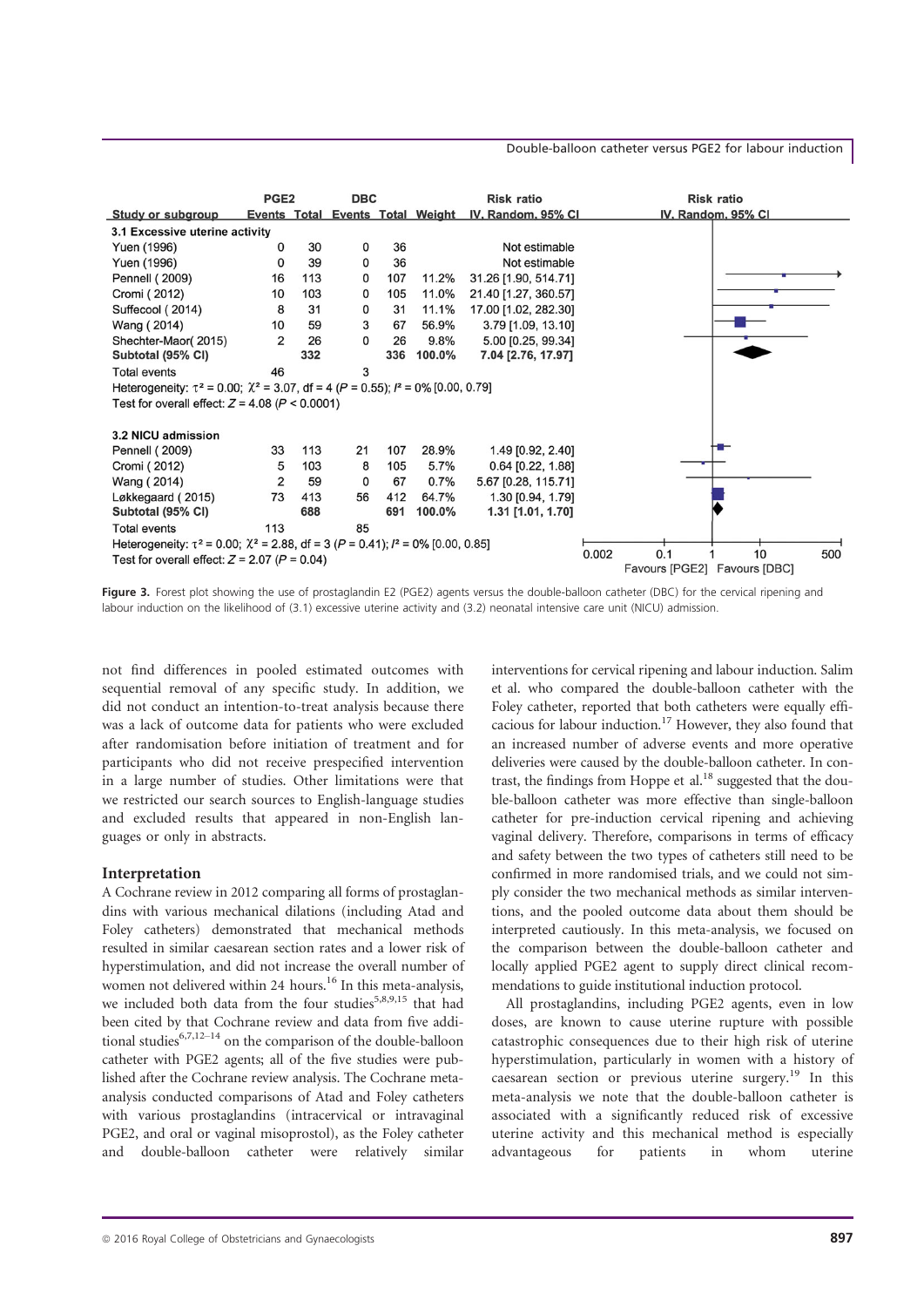hyperstimulation should be avoided, such as those with intrauterine growth restriction, pre-eclampsia, oligohydramnios, post-term pregnancy, and chronic diseases. In these women with varying degrees of placental insufficiency, the reduction in risk of hyperstimulation may lead to a lower rate of caesarean section for non-reassuring fetal heart patterns, decreased incidence in fetal acidaemia, and reduced risk of NICU admission. Trials included in this meta-analysis recruited women with or without a history of caesarean section or previous uterine surgery, and we noted no detailed data for the subgroup of women with a history of caesarean section. Mechanical methods may theoretically have the potential to reduce the risk of uterine rupture, due to the lower risk of hyperstimulation compared with PGE2 agents. More studies are warranted to assess the potential benefits of this induction method in women with history of caesarean section.

Data on patient overall satisfaction and discomfort associated with the double-balloon catheter and PGE2 agents are sparse. Only two studies reported on patients' satisfaction and discomfort associated with insertion of cervical ripening devices and labour induction process, both consistently demonstrating that women in the double-balloon catheter group experienced more discomfort with insertion but less pain during the entire ripening phase compared with those receiving PGE2 agents.<sup>8,12</sup> These disparities did not translate into a significant difference. Suffecool et al.<sup>8</sup> and Pennell et al.<sup>13</sup> compared the cost-effectiveness of the mechanical method of double-balloon catheter with that of PGE2 preparations and found that the cost of double-balloon catheters was significantly lower than that of pharmaceuticals. This, together with the savings related to reduced risk of NICU admission, makes the double-balloon catheter a more cost-effective and more desirable method for cervical ripening and labour induction.

# Conclusion

This meta-analysis supports the premise that the doubleballoon catheter is as effective as locally applied PGE2 agents in cervical ripening and labour induction. It is less likely to induce excessive uterine activity and has a lower risk of NICU admission, It should be considered a good alternative to conventional pharmacological methods for cervical ripening and labour induction. It is noteworthy that the evidence is highly relevant to current clinical practice, as prostaglandin E analogues, other than mechanical methods, are the main cervical ripening methods recommended by national and international guidelines on labour induction.<sup>1,20</sup> To improve the quality of care given to pregnant women with unfavourable cervices needing cervical ripening and labour induction, future studies should encompass a larger sample size and should focus on

assessing the safety issues of the double-balloon catheter in women with a history of caesarean section or previous uterine surgery. Furthermore, patient perception and satisfaction with different methods used for cervical ripening and labour induction process should be assessed carefully.

## Disclosure of interests

None declared. Completed disclosure of interests form available to view online as supporting information.

## Contribution to authorship

JLO, YMD conceived the review, carried out data gathering and analysis, drafted the article, and were responsible for the integrity of the paper. LYZ, BHJ carried out data extraction and interpretation of data, and revised the article. LNC provided subsequent writing and editing support in developing ensuing drafts. All authors contributed to the overall report structure and concepts.

## Details of ethics approval

This study was exempted from ethics approval as it did not involve human subjects.

## Funding

No financial support was received for this paper.

# Acknowledgements

None.

# Supporting Information

Additional Supporting Information may be found in the online version of this article:

Appendix S1. Search strategy for Medline.

Table S1. Characteristics of included studies.

Table S2. Sensitivity analysis for main safety and effectiveness measurements.  $\blacksquare$ 

# **References**

- 1 American College of Obstetricians and Gynecologists. Induction of labor: ACOG Practice Bulletin No. 107. Obstet Gynecol 2009;114:386–97.
- 2 Xenakis EM, Piper JM, Conway DL, Langer O. Induction of labor in the nineties: conquering the unfavorable cervix. Obstet Gynecol 1997;90:235–9.
- 3 Vahratian A, Zhang J, Troendle JF, Sciscione AC, Hoffman MK. Labor progression and risk of cesarean delivery in electively induced nulliparas. Obstet Gynecol 2005;105:698–704.
- 4 Embrey MP, Mollison BG. The unfavourable cervix and induction of labour using a cervical balloon. J Obstet Gynaecol Br Commonwealth 1967;74:44–8.
- 5 Atad J, Hallak M, Auslender R, Porat-Packer T, Zarfati D, Abramovici H. A randomized comparison of prostaglandin E2, oxytocin, and the double-balloon device in inducing labor. Obstet Gynecol 1996;87:223–7.